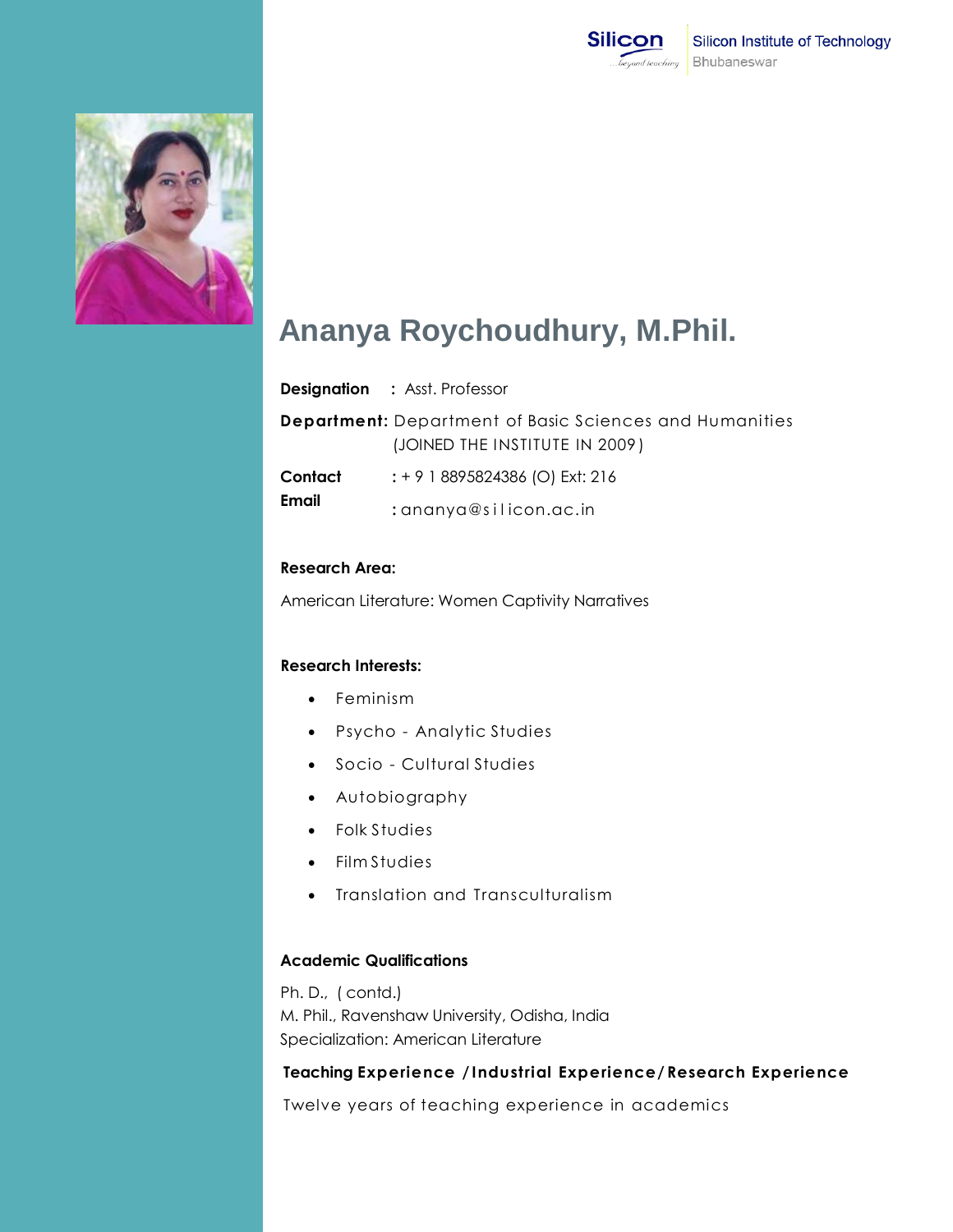|                     | <b>Silicon</b><br>Silicon Institute of Technology<br>Bhubaneswar<br>beyond teaching                                                                                                                                                                                                               |  |  |  |  |
|---------------------|---------------------------------------------------------------------------------------------------------------------------------------------------------------------------------------------------------------------------------------------------------------------------------------------------|--|--|--|--|
| <b>PUBLICATIONS</b> |                                                                                                                                                                                                                                                                                                   |  |  |  |  |
|                     | <b>Journal &amp; Conferences</b>                                                                                                                                                                                                                                                                  |  |  |  |  |
|                     | Ananya Roychoudhury, From Sharing Information to Creating Cultures: A Brief<br>1.<br>Study of the Hindi Cinema, SEARCH, Vol 10, Issue 1, 2016.                                                                                                                                                    |  |  |  |  |
|                     | 2. Ananya Roychoudhury, Guilt and Redemption: Reading Mrs.<br>Marv<br>Rowlandson's Private Narrative, IJELLH, Vol 6, Issue 3, (2018), ISSN-2321-7065.                                                                                                                                             |  |  |  |  |
| ANYOTHER            |                                                                                                                                                                                                                                                                                                   |  |  |  |  |
|                     | <b>Conference and Workshops attended:</b>                                                                                                                                                                                                                                                         |  |  |  |  |
|                     | AICTE Training and Learning online FDP on Leadership and Excellence from<br>$\mathbf{I}$ .<br>Central University Jammu (12 <sup>th</sup> – 16 <sup>th</sup> October 2020).                                                                                                                        |  |  |  |  |
|                     | AICTE Training and Learning online FDP on Leadership and Excellence from<br>2.<br>NIT, Tiruchirapally, (23rd - 27th November 2020).                                                                                                                                                               |  |  |  |  |
|                     | Five-day Online faculty Development Program on DEEKSHARAMBH (Student<br>3.<br>Induction Program), organized by, NIT, Patna, (10 <sup>th</sup> – 14 <sup>th</sup> August 2020).                                                                                                                    |  |  |  |  |
|                     | Two Day National Webinar on Research Structuring, Statistical Insights and<br>4.<br>Publication<br>National<br><b>Strategies</b><br>, organized<br>by,<br>Foundation<br>for<br>Entrepreneurship Development(NFED), Coimbatore, Tamil Nadu (26 <sup>th</sup> -27 <sup>th</sup><br>September 2020). |  |  |  |  |
|                     | 5. Two Day National Open Workshop on Getting Aligned to the Publishing<br>process, organized by, Elsevier (September 2020).                                                                                                                                                                       |  |  |  |  |
|                     | 6. Faculty Development Program on Advanced Academic Writing, organized<br>by, Sri Sri University, Bhubaneswar, Odisha (25th May 2020).                                                                                                                                                            |  |  |  |  |
|                     | One Day Workshop on 'Developing English Communication Skills', organized<br>7.<br>by P.G. Department of English, Utkal University Bhubaneswar, Odisha (11th<br>March 2017).                                                                                                                       |  |  |  |  |
|                     | Workshop on 'Train the Trainer' organized by March Ahead Academy at<br>8.<br>Silicon Institute of Technology, Bhubaneswar, Odisha (19th – 22nd June 2017).                                                                                                                                        |  |  |  |  |
|                     | Cambridge Teachers Support Workshop, organized by Cambridge English<br>9.<br>Language Assessment (May 2016).                                                                                                                                                                                      |  |  |  |  |
|                     | 10. One-Day National Seminar on 'Astride the Divides', organized by the P.G.<br>Department of English, Bhubaneswar, Odisha (25th November 2016).                                                                                                                                                  |  |  |  |  |
|                     | 11. A Two Week ISTE STTP on Technical Communication, conducted by IIT<br>Bombay (8th October – 5th December 2015).                                                                                                                                                                                |  |  |  |  |
|                     | 12. Two Day Seminar on Odia writers Writing in English and Odia Literature in<br>English translation, organized by P.G. department of English, Utkal University,<br>Bhubaneswar, Odisha (30th - 31st march 2011).                                                                                 |  |  |  |  |